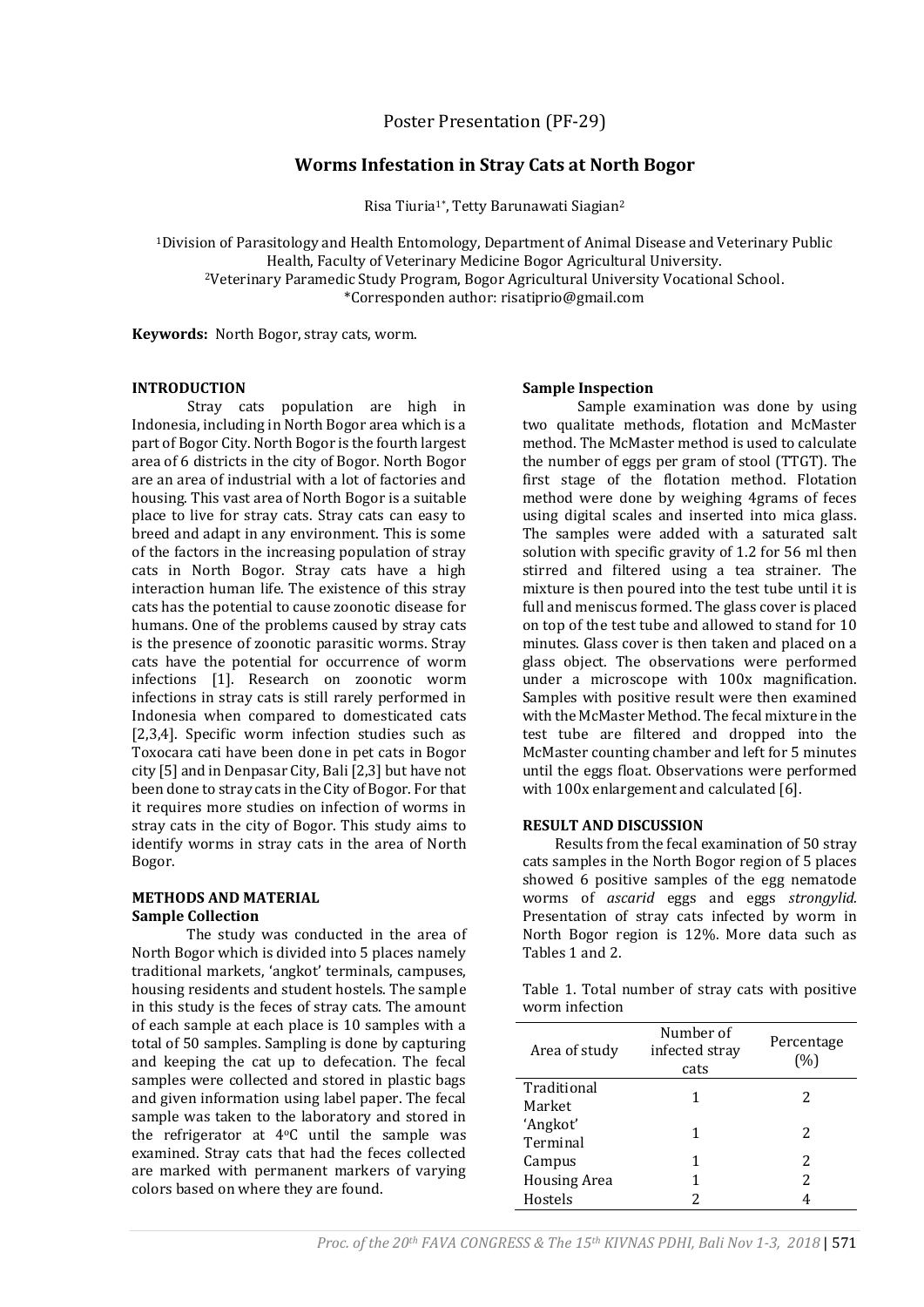Table 2. Type of worm eggs found in infected stray cats

|      |        | $\sim$ $\sim$ $\sim$ $\sim$ $\sim$ |                                                                  |  |
|------|--------|------------------------------------|------------------------------------------------------------------|--|
| cats |        |                                    | worm eggs and 533.3 TTGTs with mild degree of                    |  |
|      | Sample | Area of study                      | infection florgs scarid eggs. Strong did worm egg                |  |
|      |        | <b>Traditional Market</b>          | infestions and higher than ascarid eggs Worms that               |  |
|      |        | 'Angkot' Terminal                  | infec <b>Asturid</b> cats are worms that <b>700</b> be a risk in |  |
|      |        | Campus                             | transaritaing zoonotic infections to bomans $[10]$ .             |  |
|      |        | <b>Housing Area</b>                | Strongylid<br>700                                                |  |
|      |        | Hostels                            | <b>CONGLHEION</b><br>3000                                        |  |
|      |        | Hostels                            | Ascriated on the examination and not feces                       |  |

Based on the results of the worm infection of feline in 5 stray cats in the area of North Bogor, showed 12% of stray cats infected with nematode worms. The types of eggs found are ascarid eggs and strongylid eggs. Ascarid eggs found are determined to be of the species of Toxocara cati. While, strongyloid eggs found are identified as from the species of Ancylostoma braziliense,<br>Ancylostoma tubaeforme and Uncinaria Ancylostoma tubaeforme and Uncinaria stenocephala. This type of nematode worms often infects the cats of both the pet cats and the stray cats [1]. Stool samples with positive results were found highest in hostels as compared to terminals, campus, housing and markets with a percentage of 4%. The high infection of worms in a student hostel is caused by higher stray cats populations in this place compared to the 4 other places. This large population allows the easiness in transmission and infection on stray cats. Environmental factors, sanitation and lifestyle become one of the factors supporting the spread of worm infections. The vast area of North Bogor is one of the factors of many hostels dedicated to factory employees. Low sanitation, denser populations, high humidity, density of boarders and hostel lifestyles leads to the predisposing factor to worm infections in stray cats and humans. A high humidity area and poor sanitation are suitable places for the development of infective forms of worm eggs [7,8]. Stray cats populations are increasing in densely populated hostels because stray cats need food to live on. Wild cats will scavenge food from the rest of the boarder's food. The percentage of stray cats infected with worms in North Bogor is lower than in Denpasar Bali area of 47.5% in cats infected with *Ancylostoma Spp* worms [2] and 32% in stray cats infected with worms of *Toxocara cati* [3,9]. The results of the examination and calculation of 50 stray cats fecal samples in North Bogor showed that the worm infection in each wild cat was not the same case that varied between the fecal samples with each other in 5 places in North Bogor. The results obtained according to eggs per gram of feces (TTGT) for each sample is between 0-3000 TTGT with degree of moderate infection. This difference is probably caused by several factors; the number of worms infecting each stray cats is not the same and the difference in resistancy toward worms of each stray cats. The average number of eggs per gram of faeces was 1566.6

cat feces samples at 5 locations in North Bogor, it can be concluded that 6 fecal samples of stray cats are found to have worm infection with the percentage of 12%. The type of worm eggs found is the worm nematode egg type Ascarid and Strongylid. The highest worm infection in stray cats are found in hostels more than in terminals, campus, housing area, and markets.

TTGT with moderate infection status for strongylid

## **ACKNOWLEDGEMENT**

On this occasion the author would like to thank the Vocational School of the Bogor Agricultural University.

## **REFERENCES**

- [1] Bowmann DD, Barr SC, Hendrix Cm, Lindsay DS, Barr SC. 2003. Gastrointestinal parasitology of cat. *Comp and Exotic Animal Parasitol.* 221:21-34.
- [2] Oktaviana PA, Dwinata M, Oka IBM. 2014. Prevalensi infeksi cacing *Ancylostoma* Spp pada kucing lokal (*Felis catu*) di Kota Denpasar. *Buletin Veteriner* Udayana 6(2):161-167. ISNN:2085-2495.
- [3] Nealma S, Dwinata IM, Oka IBM. 2013. Prevalensi infeksi cacing *Toxocara cati* pada kucing local di wilayah Denpasar.J Med Vet Indones 2(4):428-436).
- [4] Manurung RS, Lambok S. 2012. Infeksi *Toxocara* pada hewan peliharaan di Kelurahan Padang Bulan tahun 2012. *E Journal* 1(1):1-3.
- [5] Murniati, Sudarnikah E, Ridwan Y. 2016. Prevalensi dan faktor resiko infeksi *Toxocara cati* pada kucing peliharaan di Kota Bogor. *Jurnal Kedokterah Hewan* 10(2):139-142. E-ISNN:2502-5600.
- [6] Cardillo N, Sommerfelt I, Farina F, Pasqualetti M, Perez M, Ercole M, Rosa A, Ribicich M. 2014. A Toxocara cati eggs concentrations methods from cats feces, for experimental and diagnostic purposes for experimental and diagnostic purposes. *Vet Parasitol*. 56:198- 205.
- [7] Abu-Madi MA, Al-Ahbabi DA, AL-Mashadani MM, Al-Ibrahim R, Pal P, Lewis JW. 2008. Patterns of parasitic infections in fecal sampel form stray cat populations in Qatar. *J Helminth* 81:281-286.
- [8] Palmer CS, Rebeca JT, Ian DR, Rusell PH, Aileen E, Lyndon W, Robert R, Andrew T. 2007. The